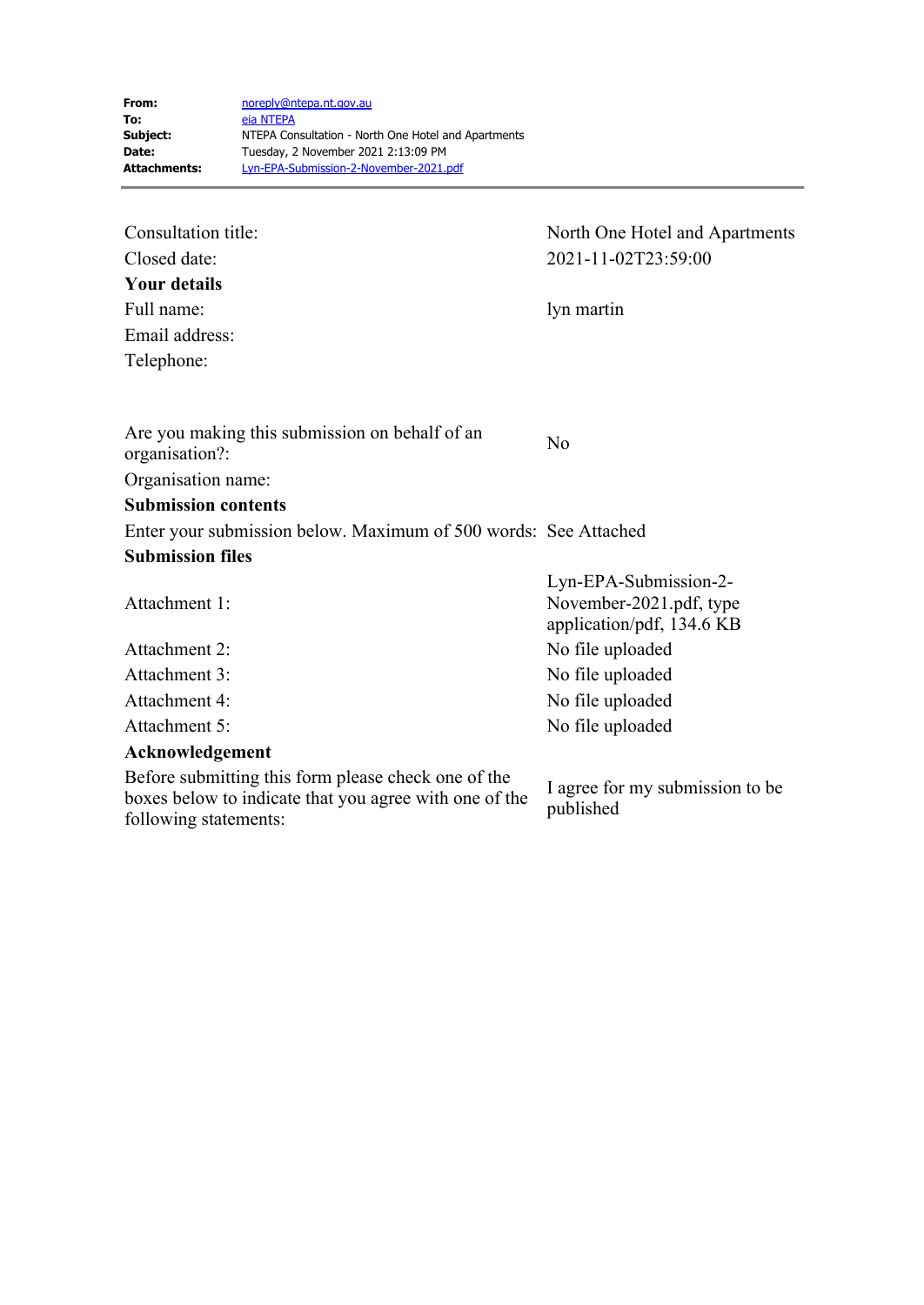Submission to NT EPA –  $1^{\text{st}}$  November, 2021

The NT EPA invites public comment on a referral for standard assessment submitted by KTT Investment Pty Ltd to develop the land adjacent to Lot 07651, Town of Darwin (25 Gilruth Avenue, The Gardens) into accommodation for tourism, consisting of beachfront and lagoon villas, a hotel, serviced apartments, dining facilities, a market, function centre, bar and recreation facilities.

I am making this submission as I fear a great loss of my amenity and sanity if the proposal goes ahead. I acknowledge that I am not a professional expert on the environment but during my 75 years I have leant to live with both nature and Darwin's growth, but this proposal will significantly impact both myself and future generations who have a duty to protect Darwin and what it offers.

Before I set out my objections, I would like to point out that the developer has failed to provide the community consultation required by NTEPA. Note EP Act Section 43 There is inadequate time in the NTEPA process for the community to respond with any understanding of the project

Little Mindil is part of Darwin's dwindling coastline. To permit building up to the foreshore sets a dangerous precedent as the coast presents a particularly dynamic environment where change is often the norm. Hazards exist in relation to both cliffs and sand dunes. Waves, wind and salt spray play a significant part causing dunes to move and cliff faces to erode. Of particular significance are extreme events that cause destruction on a scale that ignores efforts at coastal protection. The coastal zone will experience the most direct physical impacts of climate change. Indications are that the sea level will rise by up to 0.8 metre in the near future and of course it wont stop there.

Recently the NTG built a sea wall along the pathway of the Little Mindil site. This was a major operation taking some 5 months and significant taxpayer's money. This demonstrates the potential of damage to this area. Given Darwin's tropical climate and climate change this new wall will be washed away and eroded again at the next major weather event which will expose the whole area to erosion.

The NTG announced a Ribbons of Green policy, linking walkways from the Parliamentary precinct to Cullen Bay and then to East Point eventually. The NT Government has already spent millions on this project which will now be interrupted as there will be no green space at Little Mindil. The planned unfettered access to the green space will not be available if the development proceeds.

North One plans demonstrate that the Little Mindil site includes the escarpment, creek and foreshore. North One stated openly im a small select meeting of local residents who they had only given 24 hours notice of the meeting , that it intends to re-route the heritage listed Nurses Walk through their resort grounds property. In the plan the creek walkway appears to be maintained but all walkways including the beach walk in front of the Resort are marked on the plans as 'public pathway potential to be re-directed to benefit views of the development'. The pathways within the complex are marked 'no public access', this would mean that as soon as they have control they would deny all public access to and around the site. It logical that their proposed luxury apartments on the sea will not allow for the public to have unfettered access for security and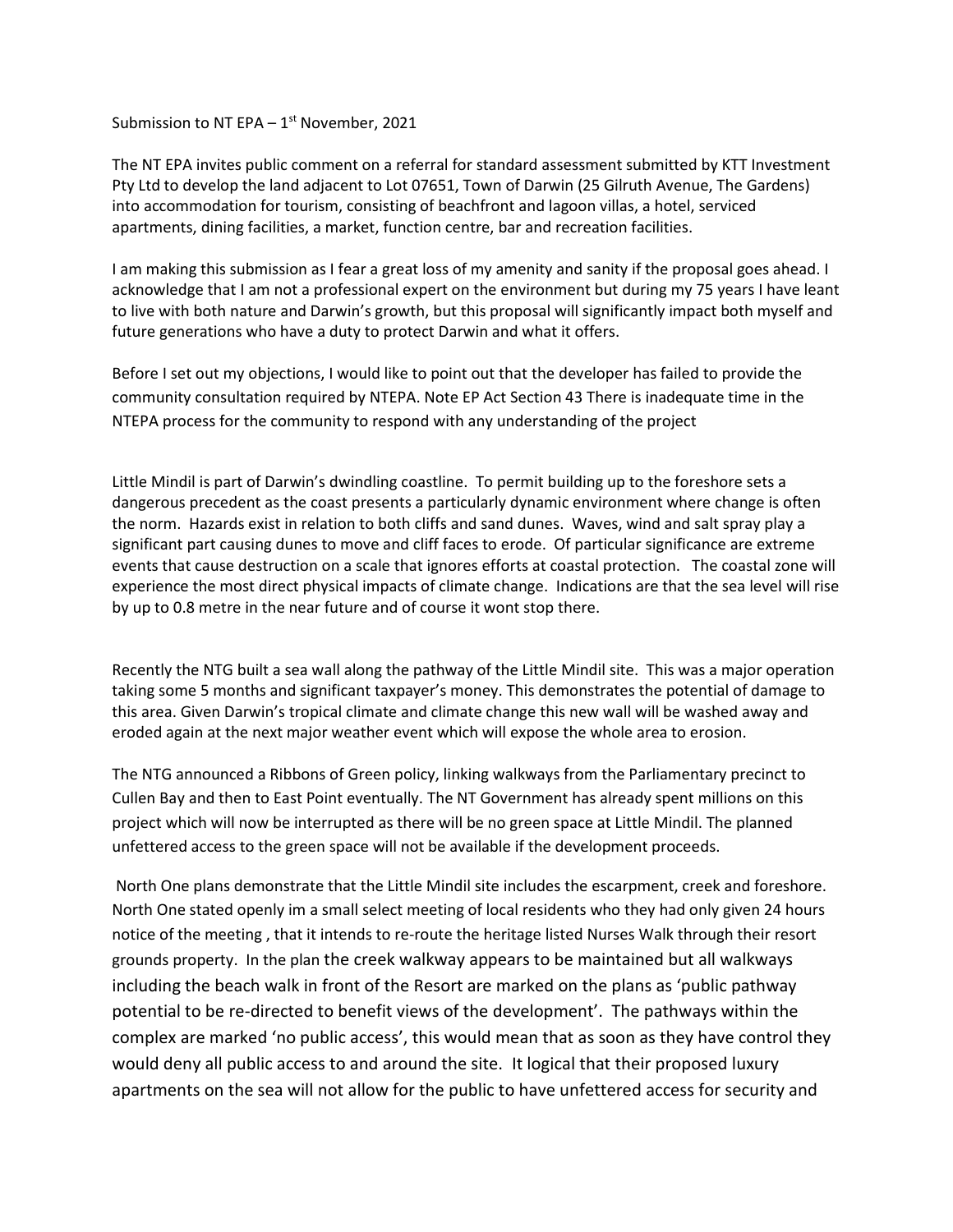safety reasons. It should be remembered that the Casino also promised beach access but this was rescinded not long after opening. Does this mean that the Nurses Walk will only be used by their guests? How are the many thousands of people expected to access the beach, markets, major events etc.

It should be noted that the developer's representative has since rescinded these comments following the public outcry but they remain in the documents and will be renegotiated to suit their clients and not the existing users and future Darwin residents. In general the developers plans are poorly presented as they are full of misdirection, not to scale and extremely long.

It should be known that the developer refused outright to hold public information sessions and the one session that it did hold was restricted to a very small select group of residents who were only given 48 hrs notice of the meeting. During this meeting the developers representative was unable to answer at least 50% of questions but promised to send answers to all attendees. This response was only received by some attendees and came well after DCA submissions were closed. This demonstrates that the developer does not consider public opinion and has no respect for the Darwin public or environment.

There is no heavy duty vehicle access for trucks or equipment from the road to the beach. DIPL recently completed erosion remediation on Little Mindil to restore the footpath and wall, to improve pedestrian safety. How then will future work be carried out following the next storm, cylone or weather event which now causes erosion on a regular basis. Without road access no maintenance can be carried out on the entire Mindil Beach area as there is no road access from the Casino or Mindil Beach carpark. During the recent remediation work which took many months trucks and equipment were parked on Little Mindil for the entire time. Trucks dumped huge boulders at the base of the escarpment and they were moved into place one by one. A long, noisy, dusty process. The beach first had to excavated involving tractors, diggers and other equipment and the site had to then be rehabilitated following remediation. Future work must be taken into consideration before allowing this development to proceed. The equipment necessary for this type of work cannot be driven over a degraded beach following storms and destruction, it needs ready access and storage for long periods of time.

The developer in answer to a residents question now state that access to the beach will be via an internal road linking Gilruth Avenue to the foreshore. From there the foreshore can be accessed through the space between the substation and the apartment building and villas.

This road is not on their plans and in fact the developer informed us that in front of the villas at the cliff base was a water feature, not a road. It is also not explained how in fact this road will link to Gilruth Avenue. Presently, the substation is accessed through the Casino carpark and across the bridge and of course this will no longer be possible.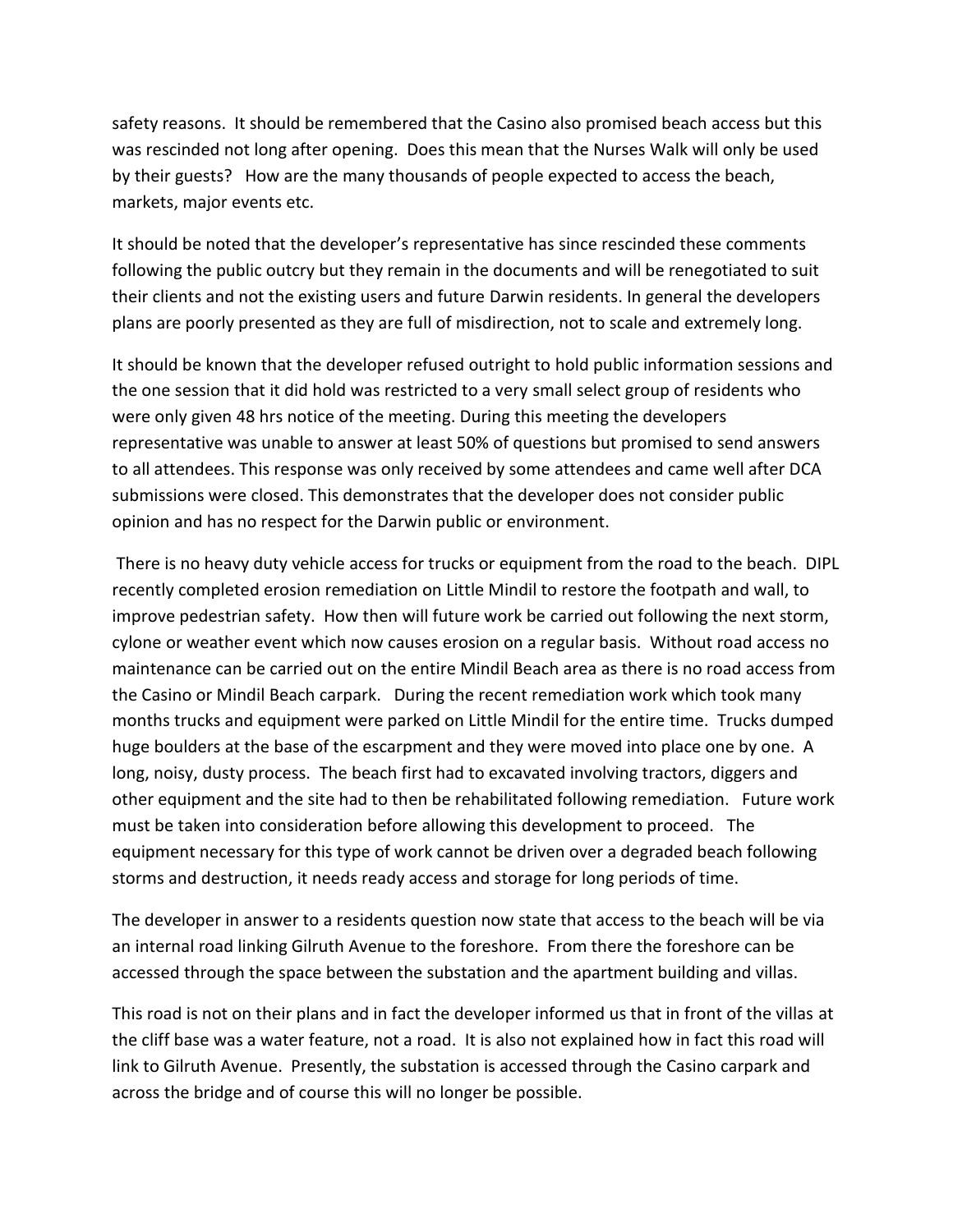Road access from Gilruth Avenue to the development. We were informed that ingress and egress would be in one direction downwards on Gilruth Avenue. When asked the impact of this road would have on the heavy foot and scooter traffic, the developer stated that a Pram Crossing is proposed and that pedestrians etc will be able to safely use this crossing. I cannot even begin to imagine what this means, but if as I suspect it involves building at least another lane of traffic from the Smith street roundabout downhill. This will have a major impact on the escarpment as it will probably require blasting into the fragile escarpment to provide safe access to the site. It would also involve the removal of another power pylon as there is one situated right near the road. It is interesting to note that in 2009 Skycity determined in a letter to the Darwin City Council that vehicular access to Little Mindil is not possible directly from Gilruth Avenue because of safety reasons. How then 12 years later can this access suddenly be found to be acceptable and risk free to pedestrians etc. given the increased volume of traffic over the intervening years? There still is no safe way to access this site from Gilruth Avenue which is off a busy road and situated between an escarpment on one side and a tidal creek and bridge on the other. You only have to look at the entrance to the Casino to see how much of a detrimental impact this type of entrance will make on the Little Mindil site. The road will also need the Darwin City Council verge and I am unaware if the DCC have sold or gifted this public land to the developer.

A small scale archaeological assessment was carried out on the Little Mindil site for the developers. It finds that the area had been and still is a significant area to the local Larrakia People of Darwin. This area may still have burial sites and that archaeological monitoring should be conducted during any ground disturbance. This creek is still a well used source of food for the local indigenous people. The site has potential to reveal information about Aboriginal funeral practices and the early Chinese settlement of Darwin, including Chinese wells and dwellings. It is recommended that the developer remove at least 1 metre of soil to investigate these possibilities. In saying that it should be noted that when the site was sold to Skycity Casino they completely leveled the sand dunes and removed all native vegetation prior to top soiling and planting grass. It is doubtful that removal of only 1 metre of soil would reveal anything but the initial beach area prior to their remediation they would need to remove at least 2 metres of soil over a large part of the site.

The Noise Impact Statement is totally confusing for a lay person like myself. However, from what I can glean a noise logging survey was taken between  $8<sup>th</sup>$  to  $15<sup>th</sup>$  February 2021. One monitor was placed in Burnett Place and was about 1 metre in height. This provided them with a wealth of information most of which indicated acceptable noise levels to immediate neighbors. However, it was found that non-compliance is predicted during the day, evening and night time periods from patrons from amplified noise emissions to Ground Level Food and Beverage Bar and the Level 1 poolside bar. These levels will exceed the night time limit at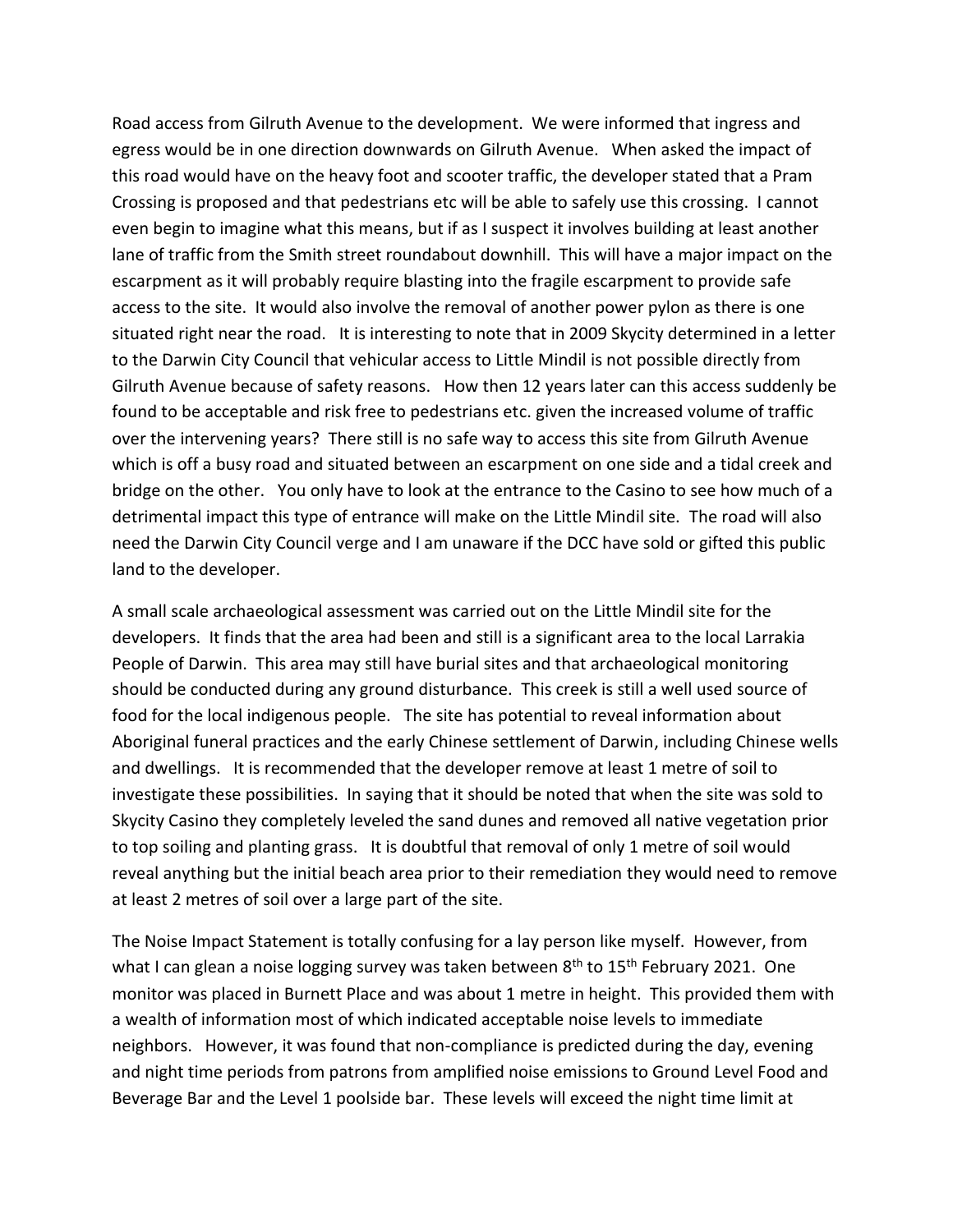Mindil Beach Casino Resort. There are a number of recommendations for controlling these emissions e.g. keeping a noise diary, train staff in the handling of complaints, communicate with neighbors for all functions and events that include live music etc. All of these possible solutions are non-enforceable and just plain nonsense. What I don't understand is that how they can estimate noise levels when there is none there and then find that it will all be at an acceptable level. Given that they admit some of the noise will be created from amplified music, patron noise, mechanical plant, delivery, truck and loading activities, air-conditioning plants, car door slams and movements and not to mention holiday makers partying, how can they determine that the constant noise from all these sources/actions to be acceptable to surrounding residents? I can tell you that I have lived overlooking the Casino for 27 years now and over those years they have tried to abate some of the noise e.g., building an exterior wall with containers. However only this week they had another nighttime outdoor event and I can tell you that unless you are a very heavy sleeper you have to lock up and turn on the aircon to quell the noise until the party is over. I cannot imagine what it will be like with this massive noisy resort and their constant noise. It is well known that noise travels up and noise from this development will doubtlessly travel through the golf course and up and down the beach. At present loud noise from the Amphitheatre, Ski Club, Mindil Beach and even the Glenti on the Esplanade is heard over a large part of Darwin, but most of this noise is bearable as it is not constant.

Little Mindil Creek. This creek is still constantly used especially on the tides by fishermen both aboriginal and European. It runs under the road through the Golf Course and should not be interfered with. As I said the developer's plans are hard to read and unclear, but it does seem that the creek in some drawings disappears into a culvert or similar. This should not be permitted as what will happen in high tides and exceptional weather events?

The Little Mindil site is an acknowledged previous dump site and is basically sandy soil. The developer intends to build the site up with fill to 5.80m AHD instead of carrying out remediation of the site. This is not viable given that the asbestos has to be dug up, identified, covered with plastic and buried under concrete. The amount of fill proposed would not allow the developer just to cover the asbestos given the footings required for the 7-story building and the sub-basement. The cost of this would be exorbitant given that the recent playground site cost \$4m. This additional cost has not been included in their proposal.

Building up of the site. If the developer builds up the site but they only intend building up the footprint of the resort. What will the impact of this be on the creek and escarpment with the runoff during peak storm surge? They state that due to the site's immediate proximity to an open water body, no remedial measures are required. Will this mean that toxic residues can run into the surrounding waterways?